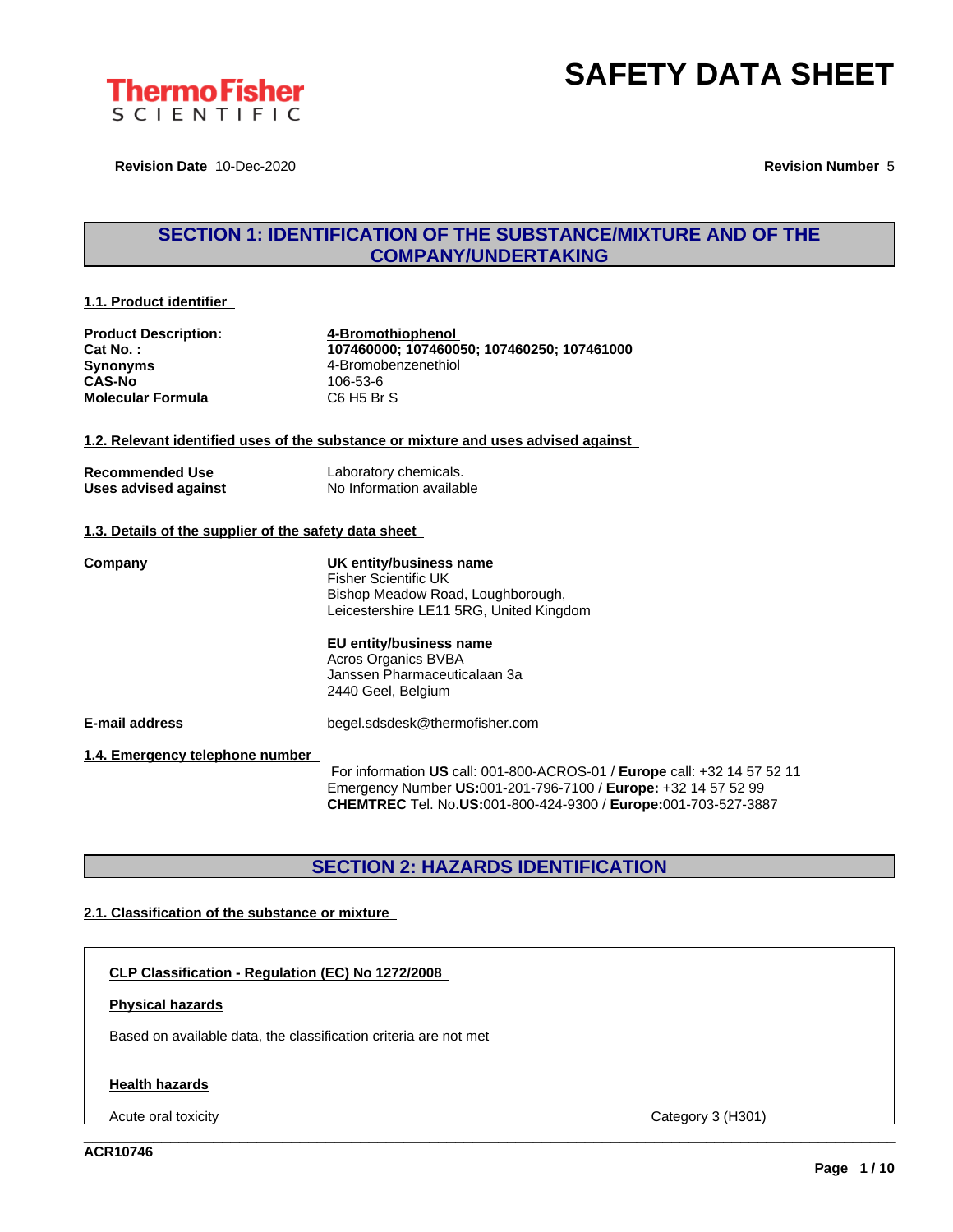$\_$  ,  $\_$  ,  $\_$  ,  $\_$  ,  $\_$  ,  $\_$  ,  $\_$  ,  $\_$  ,  $\_$  ,  $\_$  ,  $\_$  ,  $\_$  ,  $\_$  ,  $\_$  ,  $\_$  ,  $\_$  ,  $\_$  ,  $\_$  ,  $\_$  ,  $\_$  ,  $\_$  ,  $\_$  ,  $\_$  ,  $\_$  ,  $\_$  ,  $\_$  ,  $\_$  ,  $\_$  ,  $\_$  ,  $\_$  ,  $\_$  ,  $\_$  ,  $\_$  ,  $\_$  ,  $\_$  ,  $\_$  ,  $\_$  ,

Acute dermal toxicity Category 3 (H311) Acute Inhalation Toxicity - Dusts and Mists Category 3 (H331) Skin Corrosion/Irritation **Category 2** (H315) Serious Eye Damage/Eye Irritation Category 2 (H319) Specific target organ toxicity - (single exposure) Category 3 (H335)

#### **Environmental hazards**

Based on available data, the classification criteria are not met

*Full text of Hazard Statements: see section 16*

**2.2. Label elements**



**Signal Word Danger**

#### **Hazard Statements**

H315 - Causes skin irritation

H335 - May cause respiratory irritation

H319 - Causes serious eye irritation

H301 + H311 + H331 - Toxic if swallowed, in contact with skin or if inhaled

#### **Precautionary Statements**

P301 + P310 - IF SWALLOWED: Immediately call a POISON CENTER or doctor/physician

P280 - Wear protective gloves/protective clothing/eye protection/face protection

P312 - Call a POISON CENTER or doctor/physician if you feel unwell

P302 + P350 - IF ON SKIN: Gently wash with plenty of soap and water

P304 + P340 - IF INHALED: Remove victim to fresh air and keep atrest in a position comfortable for breathing

P261 - Avoid breathing dust/fume/gas/mist/vapors/spray

P302 + P352 - IF ON SKIN: Wash with plenty of soap and water

P280 - Wear protective gloves/protective clothing/eye protection/face protection

P305 + P351 + P338 - IF IN EYES: Rinse cautiously with water for several minutes. Remove contact lenses, if present and easy to do. Continue rinsing

#### **2.3. Other hazards**

**Stench** 

### **SECTION 3: COMPOSITION/INFORMATION ON INGREDIENTS**

#### **3.1. Substances**

| Component              | CAS-No   | EC-No.            | Weight % | CLP Classification - Regulation (EC) No  <br>1272/2008 |
|------------------------|----------|-------------------|----------|--------------------------------------------------------|
| Benzenethiol, 4-bromo- | 106-53-6 | EEC No. 203-407-3 | 95       | STOT SE 3 (H335)                                       |
|                        |          |                   |          | Skin Irrit. 2 (H315)                                   |
|                        |          |                   |          | Eye Irrit. 2 (H319)                                    |
|                        |          |                   |          | Acute Tox. 3 (H301)                                    |

**ACR10746**

**Page 2 / 10**

#### **4-Bromothiophenol Revision Date** 10-Dec-2020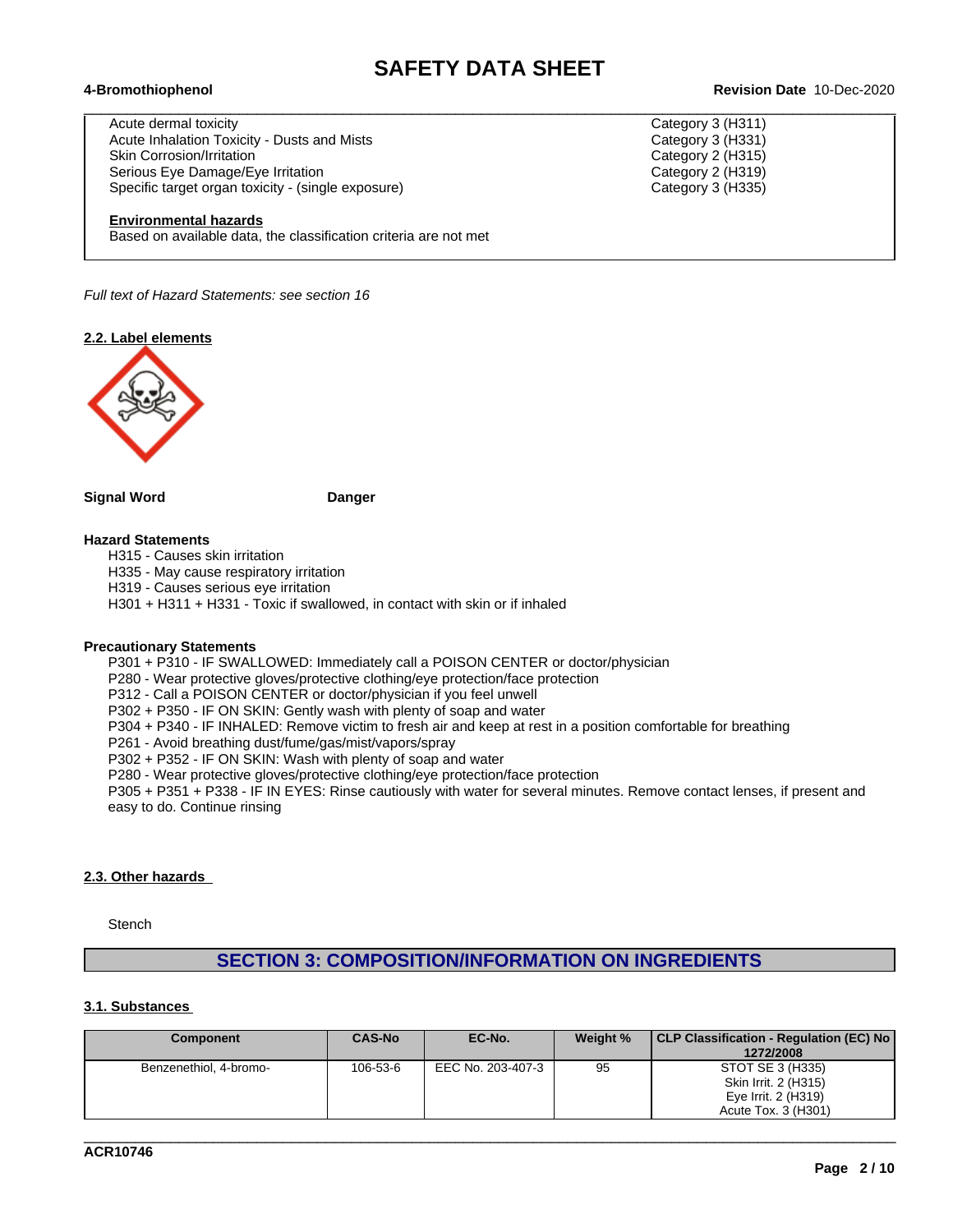#### **4-Bromothiophenol Revision Date** 10-Dec-2020

|  | Acute Tox. 3 (H311)<br>1.1004<br>$\sim$<br>Acute Tox<br>ּטטו |  |
|--|--------------------------------------------------------------|--|

*Full text of Hazard Statements: see section 16*

### **SECTION 4: FIRST AID MEASURES**

#### **4.1. Description of first aid measures**

| <b>Eye Contact</b>                                               | Immediate medical attention is required. Rinse immediately with plenty of water, also under<br>the eyelids, for at least 15 minutes.                |
|------------------------------------------------------------------|-----------------------------------------------------------------------------------------------------------------------------------------------------|
| <b>Skin Contact</b>                                              | Wash off immediately with soap and plenty of water while removing all contaminated<br>clothes and shoes. Immediate medical attention is required.   |
| <b>Ingestion</b>                                                 | Call a physician immediately. Clean mouth with water.                                                                                               |
| <b>Inhalation</b>                                                | Remove from exposure, lie down. Remove to fresh air. If not breathing, give artificial<br>respiration. Immediate medical attention is required.     |
| Self-Protection of the First Aider                               | Ensure that medical personnel are aware of the material(s) involved, take precautions to<br>protect themselves and prevent spread of contamination. |
| A 2. Most important symptoms and effects, both acute and delayed |                                                                                                                                                     |

#### **4.2. Most important symptoms and effects, both acute and delayed**

No information available.

**4.3. Indication of any immediate medical attention and special treatment needed**

**Notes to Physician** Treat symptomatically.

### **SECTION 5: FIREFIGHTING MEASURES**

#### **5.1. Extinguishing media**

#### **Suitable Extinguishing Media**

Water spray. Carbon dioxide (CO<sub>2</sub>). Dry chemical. Chemical foam.

**Extinguishing media which must not be used for safety reasons** No information available.

#### **5.2. Special hazards arising from the substance or mixture**

Thermal decomposition can lead to release of irritating gases and vapors.

#### **Hazardous Combustion Products**

Carbon monoxide (CO), Carbon dioxide (CO2), Hydrogen halides, Sulfur oxides, Sulfides.

#### **5.3. Advice for firefighters**

As in any fire, wear self-contained breathing apparatus pressure-demand, MSHA/NIOSH (approved or equivalent) and full protective gear.

### **SECTION 6: ACCIDENTAL RELEASE MEASURES**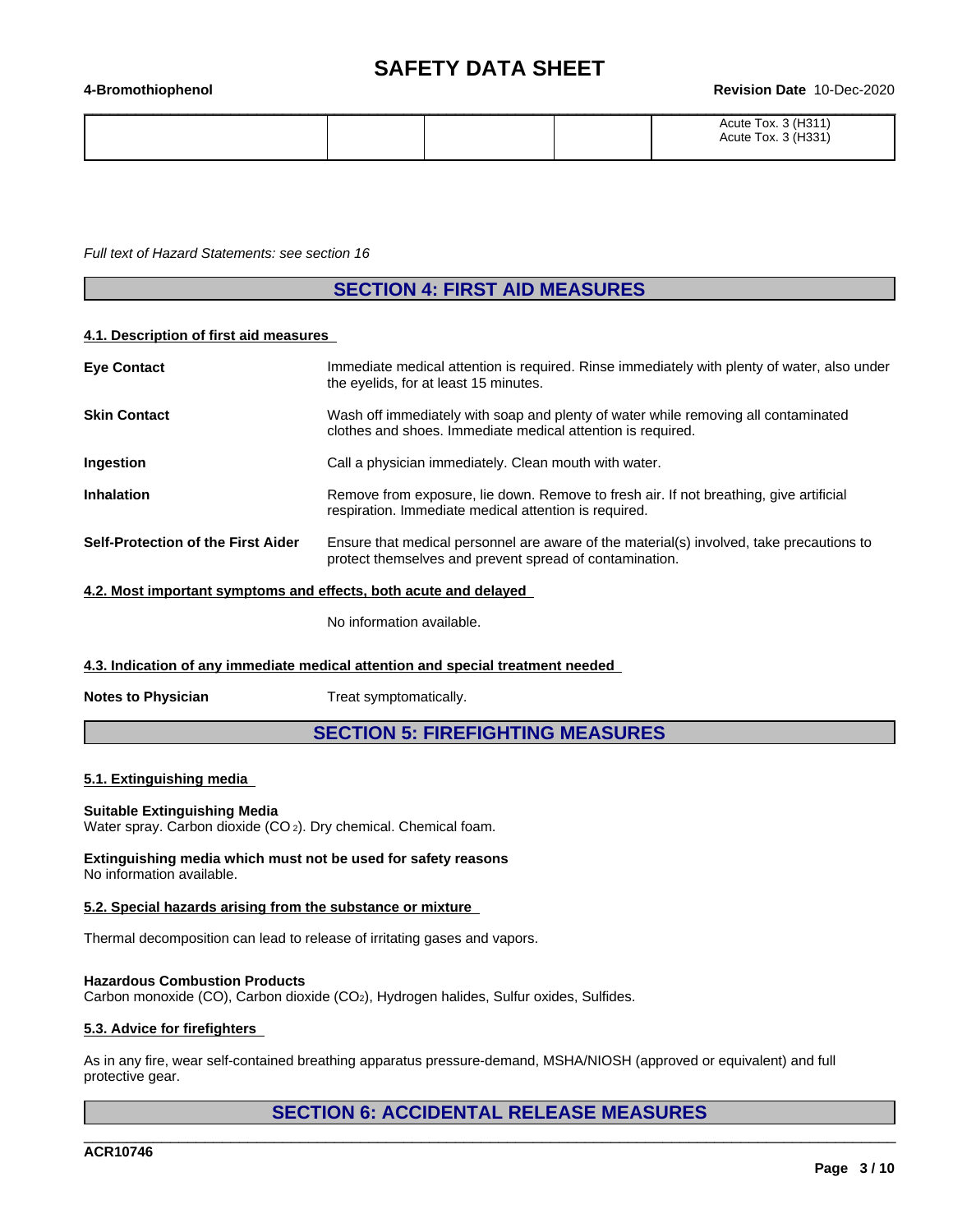$\_$  ,  $\_$  ,  $\_$  ,  $\_$  ,  $\_$  ,  $\_$  ,  $\_$  ,  $\_$  ,  $\_$  ,  $\_$  ,  $\_$  ,  $\_$  ,  $\_$  ,  $\_$  ,  $\_$  ,  $\_$  ,  $\_$  ,  $\_$  ,  $\_$  ,  $\_$  ,  $\_$  ,  $\_$  ,  $\_$  ,  $\_$  ,  $\_$  ,  $\_$  ,  $\_$  ,  $\_$  ,  $\_$  ,  $\_$  ,  $\_$  ,  $\_$  ,  $\_$  ,  $\_$  ,  $\_$  ,  $\_$  ,  $\_$  ,

#### **6.1. Personal precautions, protective equipment and emergency procedures**

Ensure adequate ventilation.

#### **6.2. Environmental precautions**

See Section 12 for additional Ecological Information.

#### **6.3. Methods and material for containment and cleaning up**

Wear self-contained breathing apparatus and protective suit. Sweep up and shovel into suitable containers for disposal. Do not let this chemical enter the environment.

#### **6.4. Reference to other sections**

Refer to protective measures listed in Sections 8 and 13.

### **SECTION 7: HANDLING AND STORAGE**

#### **7.1. Precautions for safe handling**

Do not breathe dust. Do not get in eyes, on skin, or on clothing. Do not ingest. If swallowed then seek immediate medical assistance. Handle product only in closed system or provide appropriate exhaust ventilation.

#### **Hygiene Measures**

Handle in accordance with good industrial hygiene and safety practice. Keep away from food, drink and animal feeding stuffs. Do not eat, drink or smoke when using this product. Remove and wash contaminated clothing and gloves, including the inside, before re-use. Wash hands before breaks and after work.

#### **7.2. Conditions for safe storage, including any incompatibilities**

Keep in a dry, cool and well-ventilated place. Keep container tightly closed.

| Technical Rules for Hazardous Substances (TRGS) 510 Storage Class (LGK) | Class 6.1C |
|-------------------------------------------------------------------------|------------|
| (Germany)                                                               |            |

#### **7.3. Specific end use(s)**

Use in laboratories

**SECTION 8: EXPOSURE CONTROLS/PERSONAL PROTECTION**

#### **8.1. Control parameters**

#### **Exposure limits**

This product, as supplied, does not contain any hazardous materials with occupational exposure limits established by the region specific regulatory bodies

#### **Biological limit values**

This product, as supplied, does not contain any hazardous materials with biological limits established by the region specific regulatory bodies

#### **Monitoring methods**

BS EN 14042:2003 Title Identifier: Workplace atmospheres. Guide for the application and use of procedures for the assessment of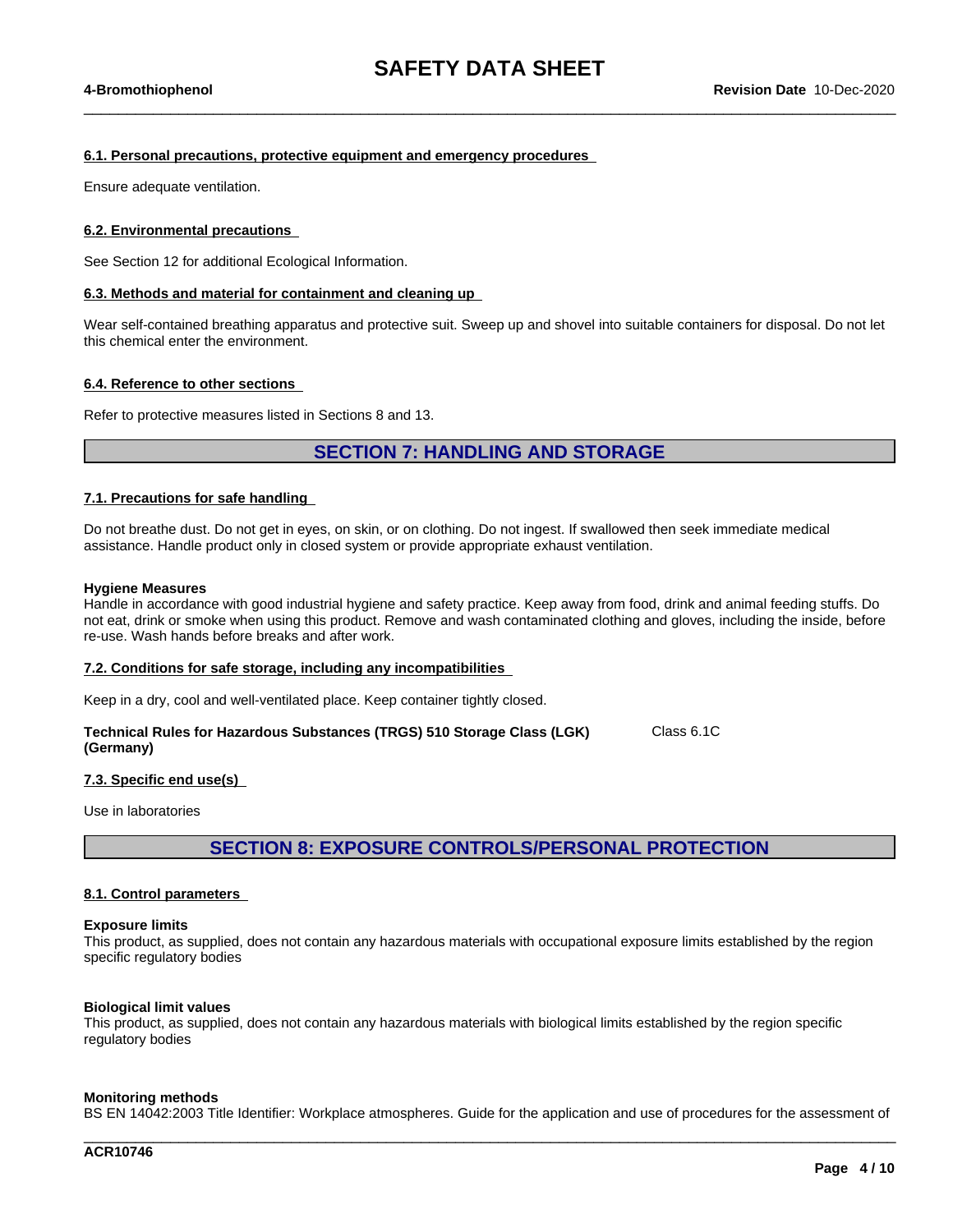$\_$  ,  $\_$  ,  $\_$  ,  $\_$  ,  $\_$  ,  $\_$  ,  $\_$  ,  $\_$  ,  $\_$  ,  $\_$  ,  $\_$  ,  $\_$  ,  $\_$  ,  $\_$  ,  $\_$  ,  $\_$  ,  $\_$  ,  $\_$  ,  $\_$  ,  $\_$  ,  $\_$  ,  $\_$  ,  $\_$  ,  $\_$  ,  $\_$  ,  $\_$  ,  $\_$  ,  $\_$  ,  $\_$  ,  $\_$  ,  $\_$  ,  $\_$  ,  $\_$  ,  $\_$  ,  $\_$  ,  $\_$  ,  $\_$  , exposure to chemical and biological agents.

MDHS14/3 General methods for sampling and gravimetric analysis of respirable and inhalable dust

#### **Derived No Effect Level (DNEL)** No information available

| Route of exposure | Acute effects (local) | <b>Acute effects</b><br>(systemic) | <b>Chronic effects</b><br>(local) | <b>Chronic effects</b><br>(systemic) |
|-------------------|-----------------------|------------------------------------|-----------------------------------|--------------------------------------|
| Oral              |                       |                                    |                                   |                                      |
| <b>Dermal</b>     |                       |                                    |                                   |                                      |
| <b>Inhalation</b> |                       |                                    |                                   |                                      |

**Predicted No Effect Concentration** No information available. **(PNEC)**

#### **8.2. Exposure controls**

#### **Engineering Measures**

Ensure adequate ventilation, especially in confined areas. Ensure that eyewash stations and safety showers are close to the workstation location.

Wherever possible, engineering control measures such as the isolation or enclosure of the process, the introduction of process or equipment changes to minimise release or contact, and the use of properly designed ventilation systems, should be adopted to control hazardous materials at source

#### **Personal protective equipment**

| <b>Eye Protection</b> |  | Goggles (European standard - EN 166) |  |  |
|-----------------------|--|--------------------------------------|--|--|

| <b>Hand Protection</b> | Protective gloves |  |
|------------------------|-------------------|--|
|------------------------|-------------------|--|

| <b>Glove material</b><br>Nitrile rubber<br>Neoprene<br>Natural rubber<br><b>PVC</b> | <b>Breakthrough time Glove thickness</b><br>See manufacturers<br>recommendations |  | <b>EU standard</b><br>EN 374 | Glove comments<br>(minimum requirement) |
|-------------------------------------------------------------------------------------|----------------------------------------------------------------------------------|--|------------------------------|-----------------------------------------|
|-------------------------------------------------------------------------------------|----------------------------------------------------------------------------------|--|------------------------------|-----------------------------------------|

**Skin and body protection** Wear appropriate protective gloves and clothing to prevent skin exposure

Inspect gloves before use.

Please observe the instructions regarding permeability and breakthrough time which are provided by the supplier of the gloves. (Refer to manufacturer/supplier for information)

Ensure gloves are suitable for the task: Chemical compatability, Dexterity, Operational conditions, User susceptibility, e.g. sensitisation effects, also take into consideration the specific local conditions under which the product is used, such as the danger of cuts, abrasion.

Remove gloves with care avoiding skin contamination.

| <b>Respiratory Protection</b>          | When workers are facing concentrations above the exposure limit they must use<br>appropriate certified respirators.<br>To protect the wearer, respiratory protective equipment must be the correct fit and be used<br>and maintained properly                                        |
|----------------------------------------|--------------------------------------------------------------------------------------------------------------------------------------------------------------------------------------------------------------------------------------------------------------------------------------|
| Large scale/emergency use              | Use a NIOSH/MSHA or European Standard EN 136 approved respirator if exposure limits<br>are exceeded or if irritation or other symptoms are experienced<br>Recommended Filter type: Particulates filter conforming to EN 143                                                          |
| Small scale/Laboratory use             | Use a NIOSH/MSHA or European Standard EN 149:2001 approved respirator if exposure<br>limits are exceeded or if irritation or other symptoms are experienced.<br>Recommended half mask:- Particle filtering: EN149:2001<br>When RPE is used a face piece Fit Test should be conducted |
| <b>Environmental exposure controls</b> | No information available.                                                                                                                                                                                                                                                            |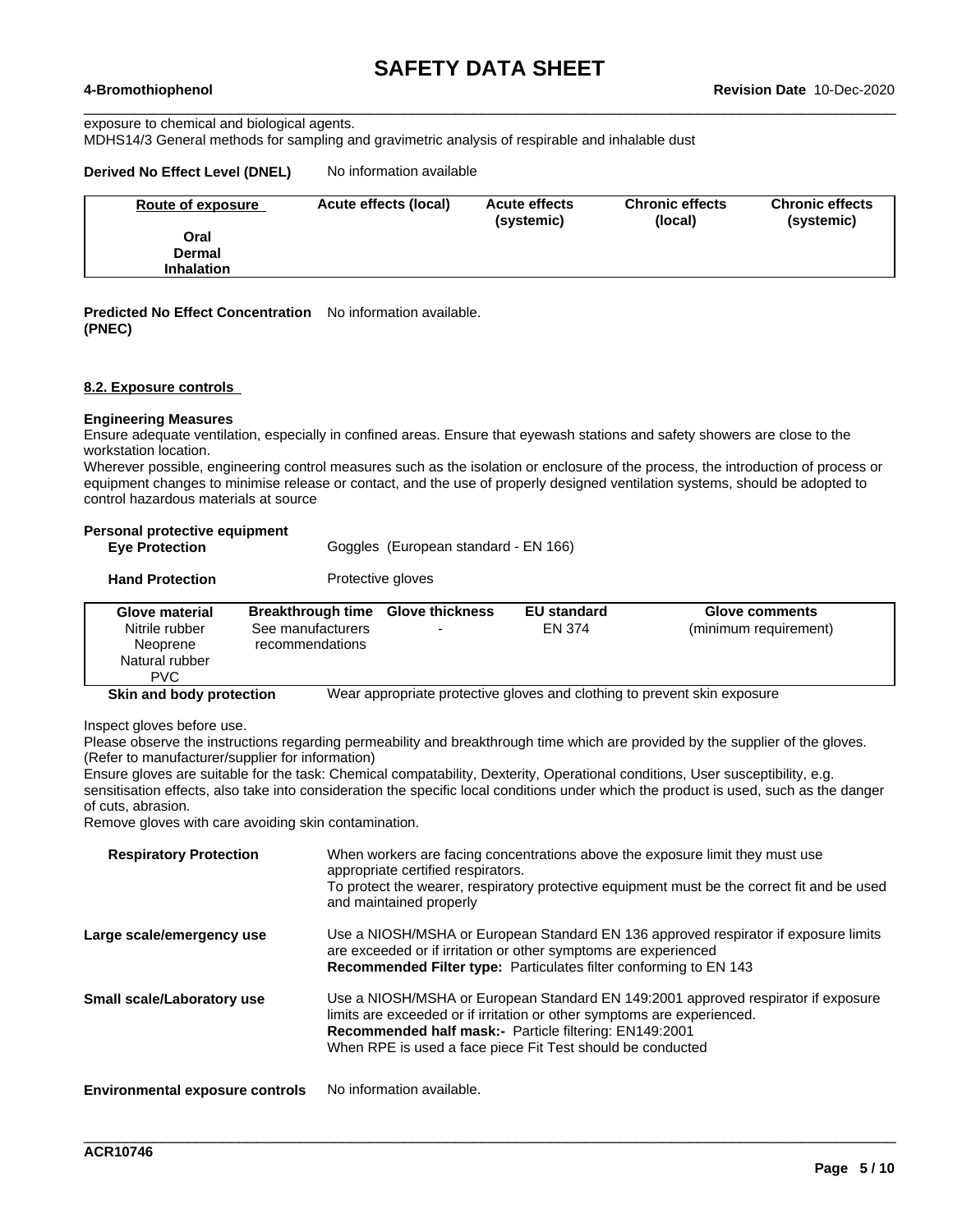### **SECTION 9: PHYSICAL AND CHEMICAL PROPERTIES**

 $\overline{\phantom{a}}$  , and the contribution of the contribution of the contribution of the contribution of the contribution of the contribution of the contribution of the contribution of the contribution of the contribution of the

#### **9.1. Information on basic physical and chemical properties**

| <b>Physical State</b>                          | Powder Solid                  |                                          |
|------------------------------------------------|-------------------------------|------------------------------------------|
| Appearance                                     | Beige                         |                                          |
| Odor                                           | Stench                        |                                          |
| <b>Odor Threshold</b>                          | No data available             |                                          |
| <b>Melting Point/Range</b>                     | 71 - 76 °C / 159.8 - 168.8 °F |                                          |
| <b>Softening Point</b>                         | No data available             |                                          |
| <b>Boiling Point/Range</b>                     | 239 °C / 462.2 °F             | @ 760 mmHg                               |
| <b>Flammability (liquid)</b>                   | Not applicable                | Solid                                    |
| <b>Flammability (solid,gas)</b>                | No information available      |                                          |
| <b>Explosion Limits</b>                        | No data available             |                                          |
| <b>Flash Point</b>                             | No information available      | <b>Method -</b> No information available |
| <b>Autoignition Temperature</b>                | No data available             |                                          |
| <b>Decomposition Temperature</b>               | No data available             |                                          |
| рH                                             | No information available      |                                          |
| <b>Viscosity</b>                               | Not applicable                | Solid                                    |
| <b>Water Solubility</b>                        | practically insoluble         |                                          |
| Solubility in other solvents                   | No information available      |                                          |
| <b>Partition Coefficient (n-octanol/water)</b> |                               |                                          |
| <b>Vapor Pressure</b>                          | No data available             |                                          |
| Density / Specific Gravity                     | No data available             |                                          |
| <b>Bulk Density</b>                            | No data available             |                                          |
| <b>Vapor Density</b>                           | Not applicable                | Solid                                    |
| <b>Particle characteristics</b>                | No data available             |                                          |
| 9.2. Other information                         |                               |                                          |

**Molecular Formula** C6 H5 Br S<br> **Molecular Weight** 189.07 **Molecular Weight<br>Evaporation Rate** 

**Not applicable - Solid** 

**SECTION 10: STABILITY AND REACTIVITY**

| 10.1. Reactivity                                       | None known, based on information available                            |  |  |
|--------------------------------------------------------|-----------------------------------------------------------------------|--|--|
| 10.2. Chemical stability                               | Stable under normal conditions.                                       |  |  |
| 10.3. Possibility of hazardous reactions               |                                                                       |  |  |
| Hazardous Polymerization<br><b>Hazardous Reactions</b> | Hazardous polymerization does not occur.<br>No information available. |  |  |
| 10.4. Conditions to avoid                              | Incompatible products.                                                |  |  |
| 10.5. Incompatible materials                           | Strong oxidizing agents. Strong bases.                                |  |  |

#### **10.6. Hazardous decomposition products**

Carbon monoxide (CO). Carbon dioxide (CO2). Hydrogen halides. Sulfur oxides. Sulfides.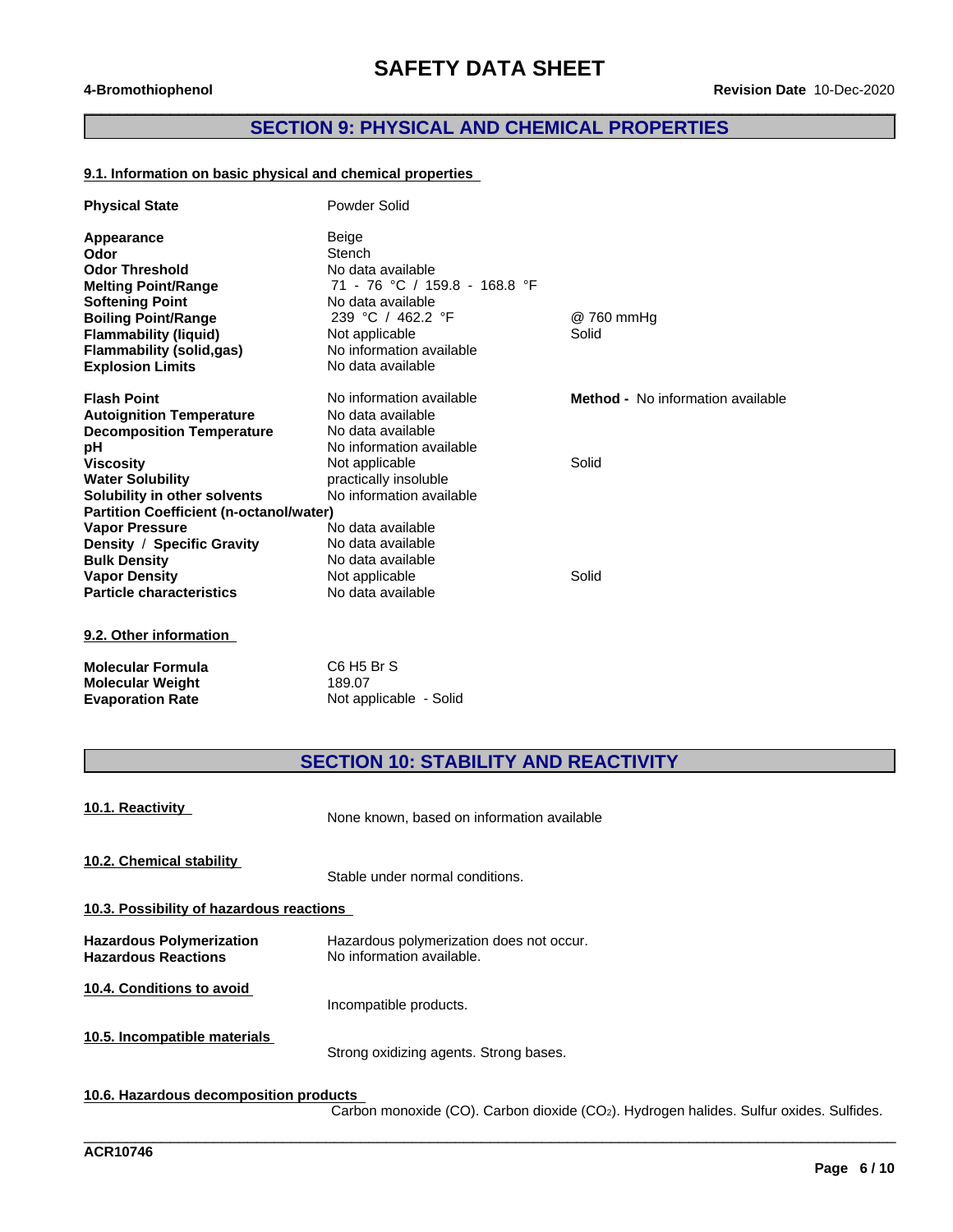### **SECTION 11: TOXICOLOGICAL INFORMATION**

 $\_$  ,  $\_$  ,  $\_$  ,  $\_$  ,  $\_$  ,  $\_$  ,  $\_$  ,  $\_$  ,  $\_$  ,  $\_$  ,  $\_$  ,  $\_$  ,  $\_$  ,  $\_$  ,  $\_$  ,  $\_$  ,  $\_$  ,  $\_$  ,  $\_$  ,  $\_$  ,  $\_$  ,  $\_$  ,  $\_$  ,  $\_$  ,  $\_$  ,  $\_$  ,  $\_$  ,  $\_$  ,  $\_$  ,  $\_$  ,  $\_$  ,  $\_$  ,  $\_$  ,  $\_$  ,  $\_$  ,  $\_$  ,  $\_$  ,

### **11.1. Information on hazard classes as defined in Regulation (EC) No 1272/2008**

| <b>Product Information</b>                                              |                                                                |  |  |  |
|-------------------------------------------------------------------------|----------------------------------------------------------------|--|--|--|
| (a) acute toxicity;<br>Oral<br><b>Dermal</b><br><b>Inhalation</b>       | Category 3<br>Category 3<br>Category 3                         |  |  |  |
| (b) skin corrosion/irritation;                                          | Category 2                                                     |  |  |  |
| (c) serious eye damage/irritation;                                      | Category 2                                                     |  |  |  |
| (d) respiratory or skin sensitization;<br><b>Respiratory</b><br>Skin    | No data available<br>No data available                         |  |  |  |
| (e) germ cell mutagenicity;                                             | No data available                                              |  |  |  |
| (f) carcinogenicity;                                                    | No data available                                              |  |  |  |
|                                                                         | There are no known carcinogenic chemicals in this product      |  |  |  |
| (g) reproductive toxicity;                                              | No data available                                              |  |  |  |
| (h) STOT-single exposure;                                               | Category 3                                                     |  |  |  |
| <b>Results / Target organs</b>                                          | Respiratory system.                                            |  |  |  |
| (i) STOT-repeated exposure;                                             | No data available                                              |  |  |  |
| <b>Target Organs</b>                                                    | No information available.                                      |  |  |  |
| (j) aspiration hazard;                                                  | Not applicable<br>Solid                                        |  |  |  |
| <b>Other Adverse Effects</b>                                            | The toxicological properties have not been fully investigated. |  |  |  |
| Symptoms / effects, both acute and No information available.<br>delayed |                                                                |  |  |  |
| 11.2. Information on other hazards                                      |                                                                |  |  |  |

**Endocrine Disrupting Properties** Assess endocrine disrupting properties for human health. This product does not contain any known or suspected endocrine disruptors.

### **SECTION 12: ECOLOGICAL INFORMATION**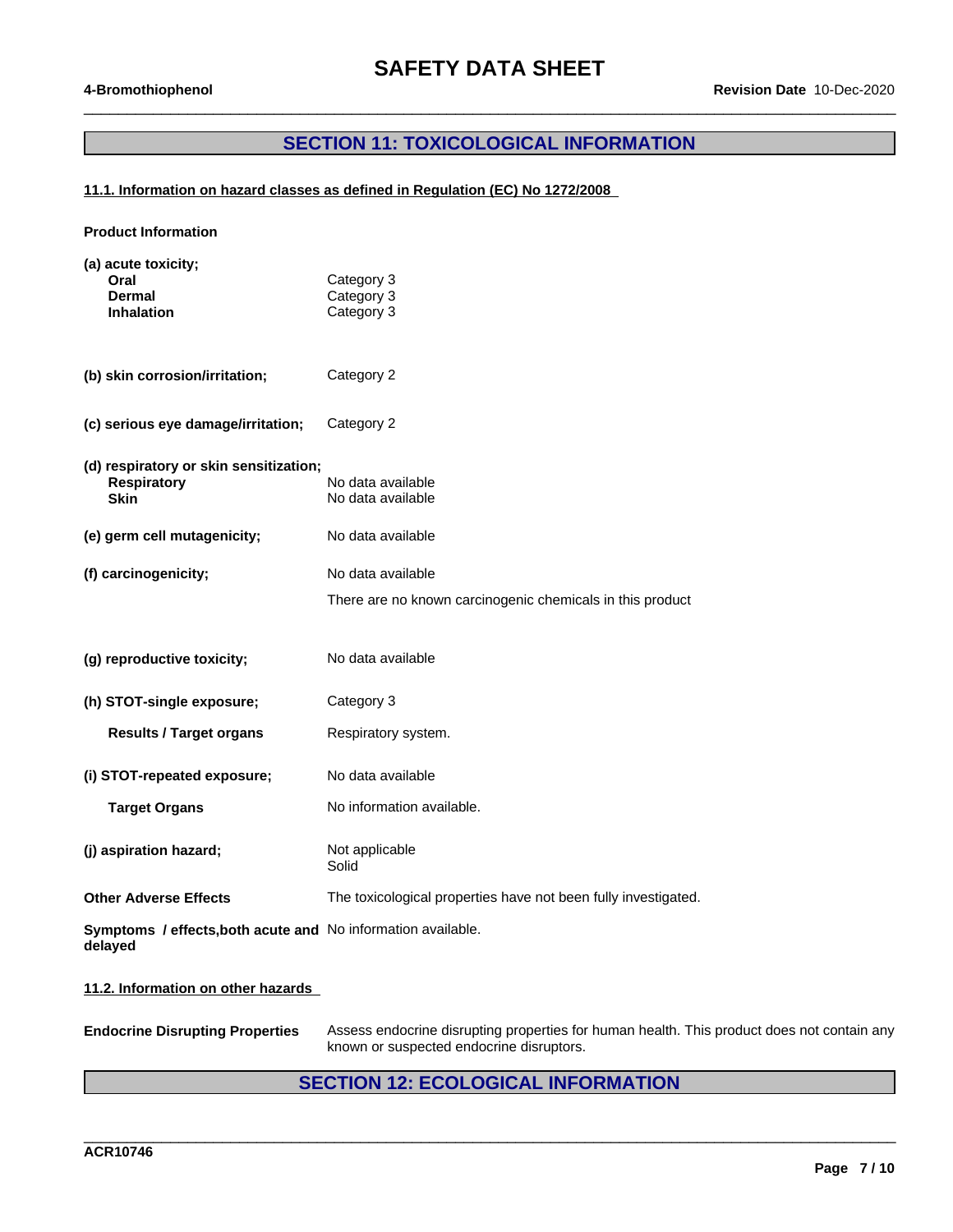| 12.1. Toxicity<br><b>Ecotoxicity effects</b>                       | Do not flush into surface water or sanitary sewer system. Do not allow material to<br>contaminate ground water system. Do not empty into drains.              |
|--------------------------------------------------------------------|---------------------------------------------------------------------------------------------------------------------------------------------------------------|
|                                                                    |                                                                                                                                                               |
| 12.2. Persistence and degradability<br><b>Persistence</b>          | Soluble in water, Persistence is unlikely, based on information available.                                                                                    |
| 12.3. Bioaccumulative potential                                    | Bioaccumulation is unlikely                                                                                                                                   |
|                                                                    |                                                                                                                                                               |
| 12.4. Mobility in soil                                             | The product is water soluble, and may spread in water systems Will likely be mobile in the<br>environment due to its water solubility. Highly mobile in soils |
| 12.5. Results of PBT and vPvB<br>assessment                        | No data available for assessment.                                                                                                                             |
| 12.6. Endocrine disrupting<br>properties                           |                                                                                                                                                               |
| <b>Endocrine Disruptor Information</b>                             | This product does not contain any known or suspected endocrine disruptors                                                                                     |
| 12.7. Other adverse effects<br><b>Persistent Organic Pollutant</b> | This product does not contain any known or suspected substance                                                                                                |
| <b>Ozone Depletion Potential</b>                                   | This product does not contain any known or suspected substance                                                                                                |

### **SECTION 13: DISPOSAL CONSIDERATIONS**

### **13.1. Waste treatment methods**

| Waste codes should be assigned by the user based on the application for which the product |
|-------------------------------------------------------------------------------------------|
|                                                                                           |

### **SECTION 14: TRANSPORT INFORMATION**

#### **IMDG/IMO**

| 14.1. UN number                  | UN2811                      |
|----------------------------------|-----------------------------|
| 14.2. UN proper shipping name    | Toxic solid, organic, n.o.s |
| 14.3. Transport hazard class(es) | 6.1                         |
| 14.4. Packing group              |                             |

### **ADR**

| 14.1. UN number                  | UN2811                      |
|----------------------------------|-----------------------------|
| 14.2. UN proper shipping name    | Toxic solid, organic, n.o.s |
| 14.3. Transport hazard class(es) | 6.1                         |
| 14.4. Packing group              |                             |
|                                  |                             |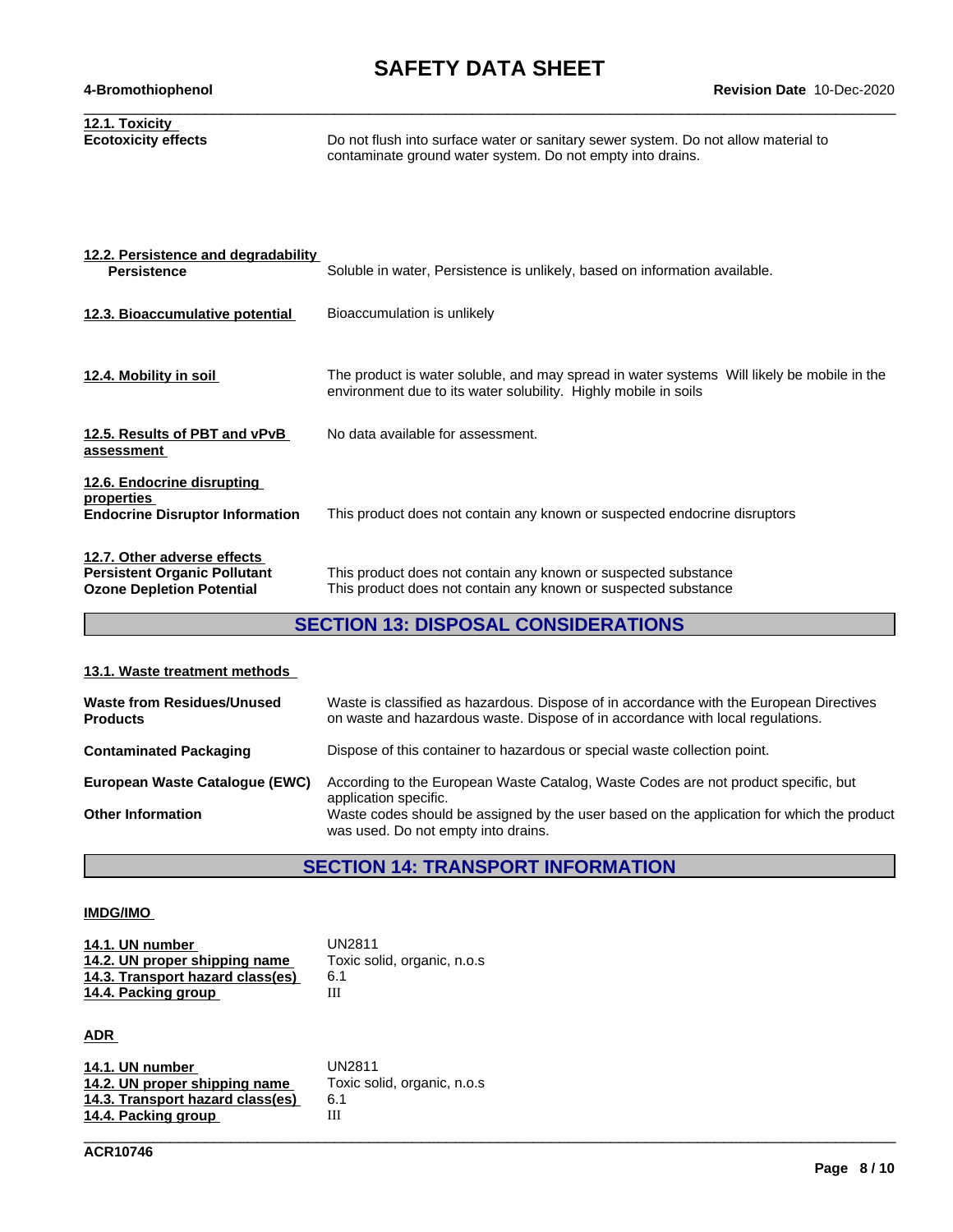$\_$  ,  $\_$  ,  $\_$  ,  $\_$  ,  $\_$  ,  $\_$  ,  $\_$  ,  $\_$  ,  $\_$  ,  $\_$  ,  $\_$  ,  $\_$  ,  $\_$  ,  $\_$  ,  $\_$  ,  $\_$  ,  $\_$  ,  $\_$  ,  $\_$  ,  $\_$  ,  $\_$  ,  $\_$  ,  $\_$  ,  $\_$  ,  $\_$  ,  $\_$  ,  $\_$  ,  $\_$  ,  $\_$  ,  $\_$  ,  $\_$  ,  $\_$  ,  $\_$  ,  $\_$  ,  $\_$  ,  $\_$  ,  $\_$  ,

#### **IATA**

| 14.1. UN number<br>14.2. UN proper shipping name<br>14.3. Transport hazard class(es)<br>14.4. Packing group | <b>UN2811</b><br>TOXIC SOLID, ORGANIC, N.O.S.*<br>6.1<br>Ш |
|-------------------------------------------------------------------------------------------------------------|------------------------------------------------------------|
| 14.5. Environmental hazards                                                                                 | No hazards identified                                      |
| 14.6. Special precautions for user                                                                          | No special precautions required                            |
| 14.7. Maritime transport in bulk<br>according to IMO instruments                                            | Not applicable, packaged goods                             |

### **SECTION 15: REGULATORY INFORMATION**

#### **15.1. Safety, health and environmental regulations/legislation specific for the substance or mixture**

#### **International Inventories**

X = listed, Europe (EINECS/ELINCS/NLP), U.S.A. (TSCA), Canada (DSL/NDSL), Philippines (PICCS), China (IECSC), Japan (ENCS), Australia (AICS), Korea (ECL).

| <b>Component</b>                       | <b>EINECS</b>                       | <b>ELINCS</b> | <b>NLP</b> | <b>TSCA</b> | DSL | <b>NDSL</b> | <b>PICCS</b> | <b>ENCS</b> | <b>LIECSS</b><br>ะบอเ | <b>AICS</b> | <b>KECL</b> |
|----------------------------------------|-------------------------------------|---------------|------------|-------------|-----|-------------|--------------|-------------|-----------------------|-------------|-------------|
| 4-bromo-<br>Benzenethiol<br>116911101. | 1072<br>$203 - 4$<br>ัπ∪<br>$\cdot$ |               |            |             |     |             |              |             |                       |             |             |

### Regulation (EC) No 649/2012 of the European Parliament and of the Council of 4 July 2012 concerning the export and **import of dangerous chemicals**

Not applicable

#### **National Regulations**

**WGK Classification** Water endangering class = 3 (self classification)

**UK** - Take note of Control of Substances Hazardous to Health Regulations (COSHH) 2002 and 2005 Amendment

#### **15.2. Chemical safety assessment**

A Chemical Safety Assessment/Report (CSA/CSR) has not been conducted

### **SECTION 16: OTHER INFORMATION**

#### **Full text of H-Statements referred to undersections 2 and 3**

H301 - Toxic if swallowed

H311 - Toxic in contact with skin

H315 - Causes skin irritation

H319 - Causes serious eye irritation

H331 - Toxic if inhaled

H335 - May cause respiratory irritation

**Legend**